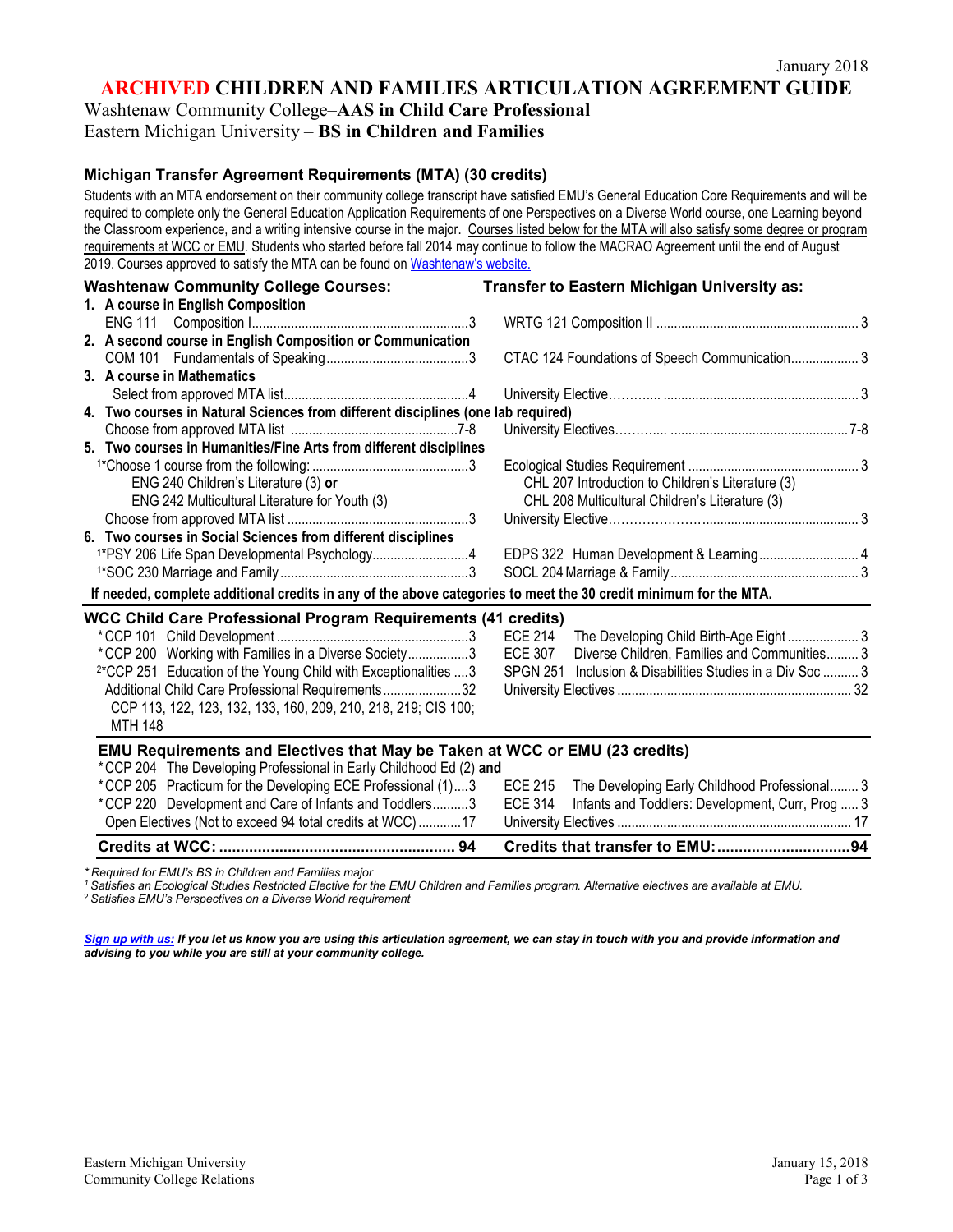## **ARCHIVED CHILDREN AND FAMILIES ARTICULATION AGREEMENT GUIDE**

Washtenaw Community College–**AAS in Child Care Professional** Eastern Michigan University – **BS in Children and Families**

# **Completion of the**

## **Children and Families Program at EMU**

## **Major Requirements (25 hours)**

## **Required Courses (22 credits)**

| ECE 302 Child Centered Teaching & Learning 3                    |  |
|-----------------------------------------------------------------|--|
| ECE 303 Implementing the Curriculum - Practicum3                |  |
| ECE 341 Assessment of the Young Child 3                         |  |
| ECE 342 International Teaching in Content Areas 3               |  |
| ECE 343 Advocacy, Leadership, & Administration3                 |  |
| ECE 451 Inclusive Classrooms in Early Childhood 3               |  |
| <sup>1</sup> ECE 488L4 Internship in Early Childhood Education4 |  |

#### **Ecological Studies (3 credits)**

<sup>2</sup> SOFD 328W Schools in a Diverse & Democratic Society.......3

## **University Electives (5 Hours)**

Complete enough credits hours to satisfy the minimum of 124 total credits to graduate. If 94 credits are not transferred, additional courses must be completed at EMU to satisfy the minimum requirements for the bachelor's degree.

*1 Satisfies EMU's Learning Beyond the Classroom Requirement.* <sup>2</sup> *Satisfies EMU's Writing Intensive in the Major requirement*

## **Sample Sequence for completing this program:**

*Courses may not be offered every semester.* 

*Schedule an appointment with the Children and Families faculty advisor to develop a plan of study.*

| <b>Fall Semester</b>                                    | (12 credits)           |
|---------------------------------------------------------|------------------------|
| ECE 302 Child Centered Teaching & Learning3             |                        |
|                                                         |                        |
| SOFD 328W Schools in a Multicultural Society  3         |                        |
|                                                         |                        |
| <b>Winter Semester</b>                                  | $(11 \text{ credits})$ |
| ECE 341                                                 |                        |
| ECE 342<br>Intentional Teaching in the Content Areas  3 |                        |
| Inclusive Classroom in Early Childhood  3<br>ECE 451    |                        |
|                                                         |                        |
| <b>Fall Semester</b>                                    | (7 credits)            |
| ECE 343 Advocacy, Leadership, & Administration 3        |                        |
| ECE 488L4 Internship in Early Childhood Education 4     |                        |